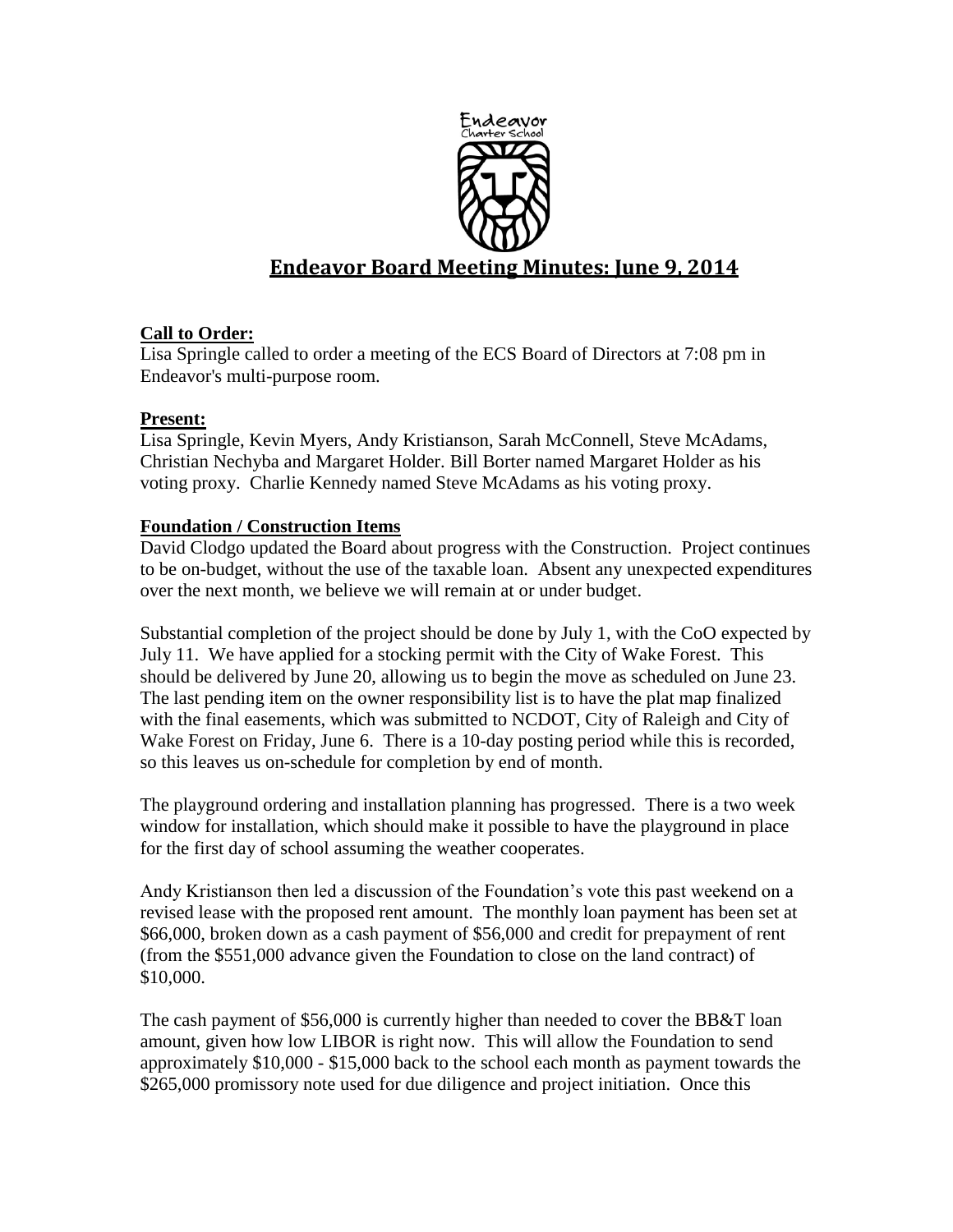payment is made, the net amount paid by the school each month will be very similar to what we're currently paying given current LIBOR.

Kevin Myers moved to approve a monthly loan payment to the Foundation of \$66,000, to be comprised of a cash payment of \$56,000 and a prepayment rent credit of \$10,000. Margaret Holder seconded. Motion was approved unanimously.

#### **Approval of Prior Minutes:**

Kevin Myers moved to approve the meeting minutes as distributed for the May 12, 2014 Board of Directors Meeting. Andy Kristianson seconded. The motion was approved unanimously.

#### **Director's Update**

Kevin Myers updated the Board on the progress of the move. Scheduling has been adjusted to account for the stocking permit, but will be completed by end-of-month to allow for final repairs to the building prior to the proposed early termination of our lease with Weingarten.

Steve McAdams updated the Board about the progress made since the last public comments session on middle school math. He talked about the placement process that we will use, attached to these notes as Attachment A. Carolyn Southard talked about what EVAAS attempts to measure, and how we use this in our placement guidance as a predictor of success. The Board discussed when a student could drop a course, and how parent preference would be handled.

Sarah McConnell was chosen to be on the Governor's Panel to write curriculum and/or professional development that will be used both in Endeavor and by all teachers throughout the State. This is a significant honor.

#### **Treasurer's Report**

Kevin Myers provided the current account balances. Our collateral account continues to have \$236,000. The operating account balance is \$892,205.84. Enrichment has a balance of approximately \$12,700.

Margaret Holder gave the Board an update on the current 2013-2014 Budget, which shows a surplus of over \$408,000. This does not include the June Payroll and lead payroll, and does not include the \$69,000 approved for capital at the May Board meeting. With these included, we will project a \$100,000 surplus for 2013-2014. There remains a significant gap in the field trip line items, but this is due to how the P.A.W.S. contribution is reconciled in the different line items.

Margaret Holder talked about the current audit and our response to the NC State Treasurer's Office given the late closure of our audit. This includes an RFP for opening bids for our audit firm in August and close different terms on our new contract, and a weekly audit call with TJT and Acadia once our 2013-2014 budget audit begins July 31.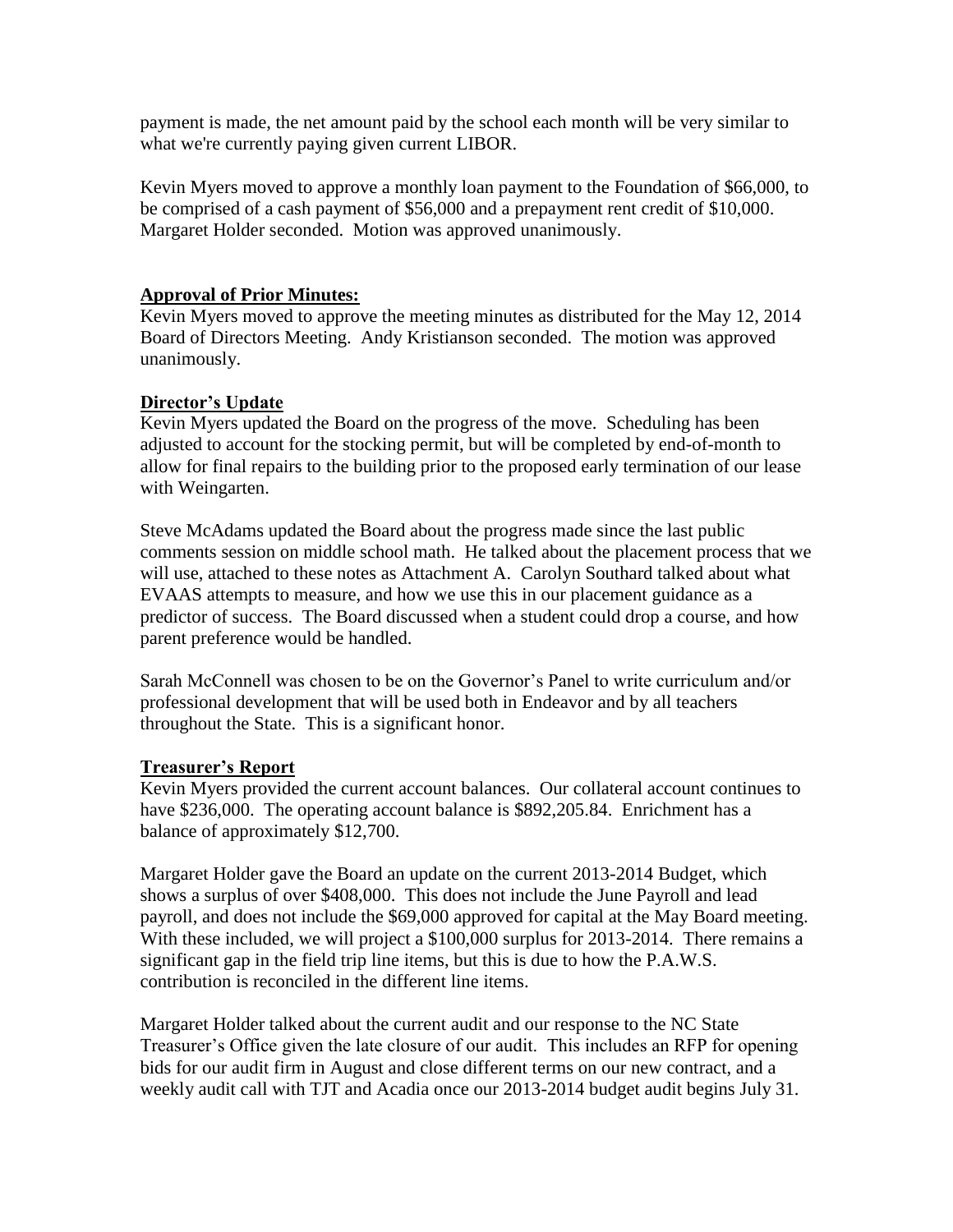Margaret then discussed the outlook on the 2014-2015 Budget. Acadia has notified us that the current budgets for the State and Wake County does not currently include an increase in the per-pupil funding.

Margaret Holder moved that the 2014-2015 Budget distributed to the Board prior to the meeting be approved. Lisa Springle seconded. The motion was approved unanimously.

Kevin Myers then reminded the Board of the terms of the Enrichment coordinator's contract, and the potential of up to \$2,200 in bonus based on the results of the program. Kevin Myers moved that the Board approve the payment of the full amount of \$2,200 to Corrie Weidmann for her successful management of the Enrichment program and associated budget. Steve McAdams seconded. The motion carried unanimously, with Sarah McConnell abstaining.

Christian Nechyba moved to appoint Steve McAdams as Director, Christi Whiteside as Assistant Director and Maija McAdams as Licensure and Admissions Coordinator for the 2014-2015 school year. Margaret Holder seconded. The motion was approved unanimously, with Steve McAdams and Sarah McConnell abstaining.

Steve McAdams moved that the following staff be extended contracts for the 2014-2015 school year: Corrie Weidman, Ashley Brooks, Elizabeth Larkin, Tina Bauldree, Lara Rice, Shibohan Nolan, Leslie Clark, Anthony Moreno, Molly Mueller, James Douglas, Ashley Jacot, Christine Tompkins, Kirsten Ehlert, Lindsey Fricke, Joshua Burt, Alison Hester, Dina Rafferty, Elizabeth Ammons, Barbie Dalton, Sarah McConnell, Andrea Comstock, Lisa Bolton, Alicia Rogerson, Jennifer Tatum, Leah Boas, Stacey Clemmons, Melissa Dougherty, Shay Seibel, Robin Thoman, Sarah Clemmons, Susan Nielsson, Amy Wilson, Mark Root, Robert Ezzell, Carolyn Southard, Cynthia Landwehr, Erin Johnson, Elizabeth Gentile, Mary Greene, Tara Whitbread, Erin Fulk, Jess Young, Brandon Wallace, Leeann Bove. Christian Nechyba seconded. The motion was approved unanimously, with Sarah McConnell abstaining.

Steve McAdams moved that a contract be extended to Lisa Kristianson for First Grade Teacher's Assistant. Christian Nechyba seconded. The motion was approved unanimously, with Andy Kristianson and Sarah McConnell abstaining.

Steve McAdams moved that the Board renew the Reading Consultant contract with Robin Vincent for the 2014-2015 school year. Christian Nechyba seconded. The motion was approved unanimously, with Sarah McConnell abstaining.

Sarah McConnell updated the Board on the busing situation for 2014-2015. This has garnered enough support that it has been arranged. The bus company has asked that the bus be left on-site when not in-use. If the school wanted to use the bus for fieldtrips, the company would charge us \$50/hour for the bus and the driver. The Board discussed the liability involved with leaving the bus on-site, and the potential impact to our already limited parking should this be left on-site. Sarah McConnell will follow-up with Tamara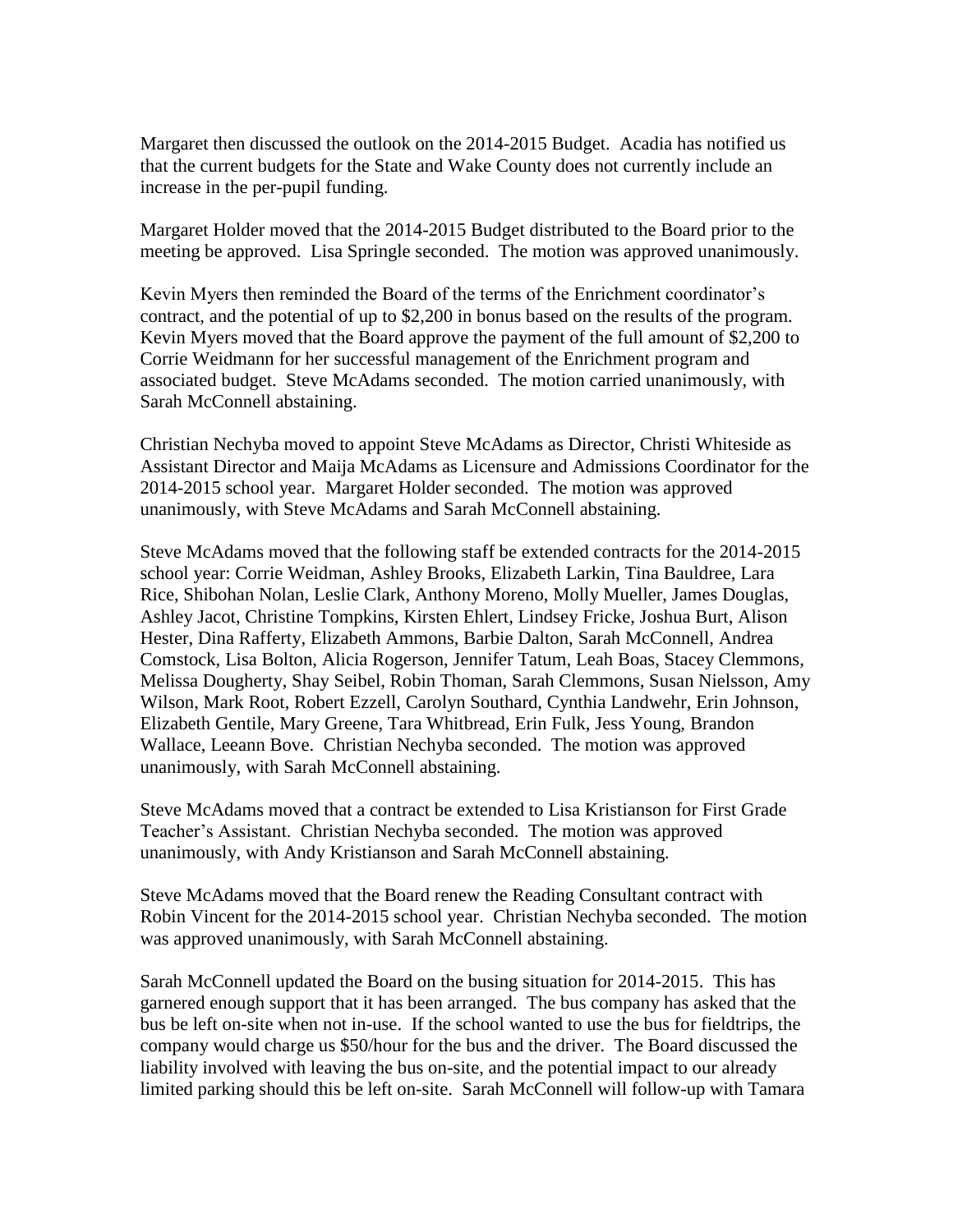Santana, the parent coordinating the busing, with the concerns of the Board, including a recommendation that the busing company investigate using one of the local outdoor storage companies with secured and locked access for approximately \$60/month.

Margaret Holder and Tina Bauldree then updated the Board about the payments of the staff bonuses approved at the May 12 Board Meeting, and the fact that the approved amount for bonuses was \$2500 short once the totals were reviewed prior to check preparation. Steve McAdams asked that his bonus be withheld until this could be reviewed and an adjustment could be voted upon in order for all other bonuses to progress as scheduled. Margaret Holder moved that an additional \$2,500 be approved for the bonus program. Lisa Springle seconded. Steve McAdams and Sarah McConnell abstained.

## **Public Comments:**

There were no public comments.

The Board did revisit a topic from a prior public session around dress code. The leadership team has proposed an updated policy that addresses the concerns of the Board and gives leeway to the staff and that stresses all students dressing appropriately for both their age and their ability to participate in the learning activities in the curriculum (for example, being able to fully participate in drama on fine arts day).

## **Closed Personnel Sessions**

Kevin Myers moved that the Board go into closed session to discuss a personnel issue, in accordance with statute 143.318.11 (a) (6). Andy Kristianson seconded the motion. The motion was unanimously approved and the board moved into closed session at 8:40 pm.

Kevin Myers moved that the Board move to open session. Margaret Holder seconded. The motion was unanimously approved. The board reconvened in public session at 9:11 pm.

After returning to open session, the Board discussed the fact that Tina Bauldree is our de facto move coordinator and will be working most of trackout on the move and setup of the new building. The Board discussed that her current contract does not recognize this. Kevin Myers moved that the Board approve payment of \$3,300 to Tina Bauldree to cover hours worked over track-out in her final 2013-2014 pay. Christian Nechyba seconded. The motion was approved unanimously.

# **Adjournment:**

The meeting was adjourned at 10:59 pm.